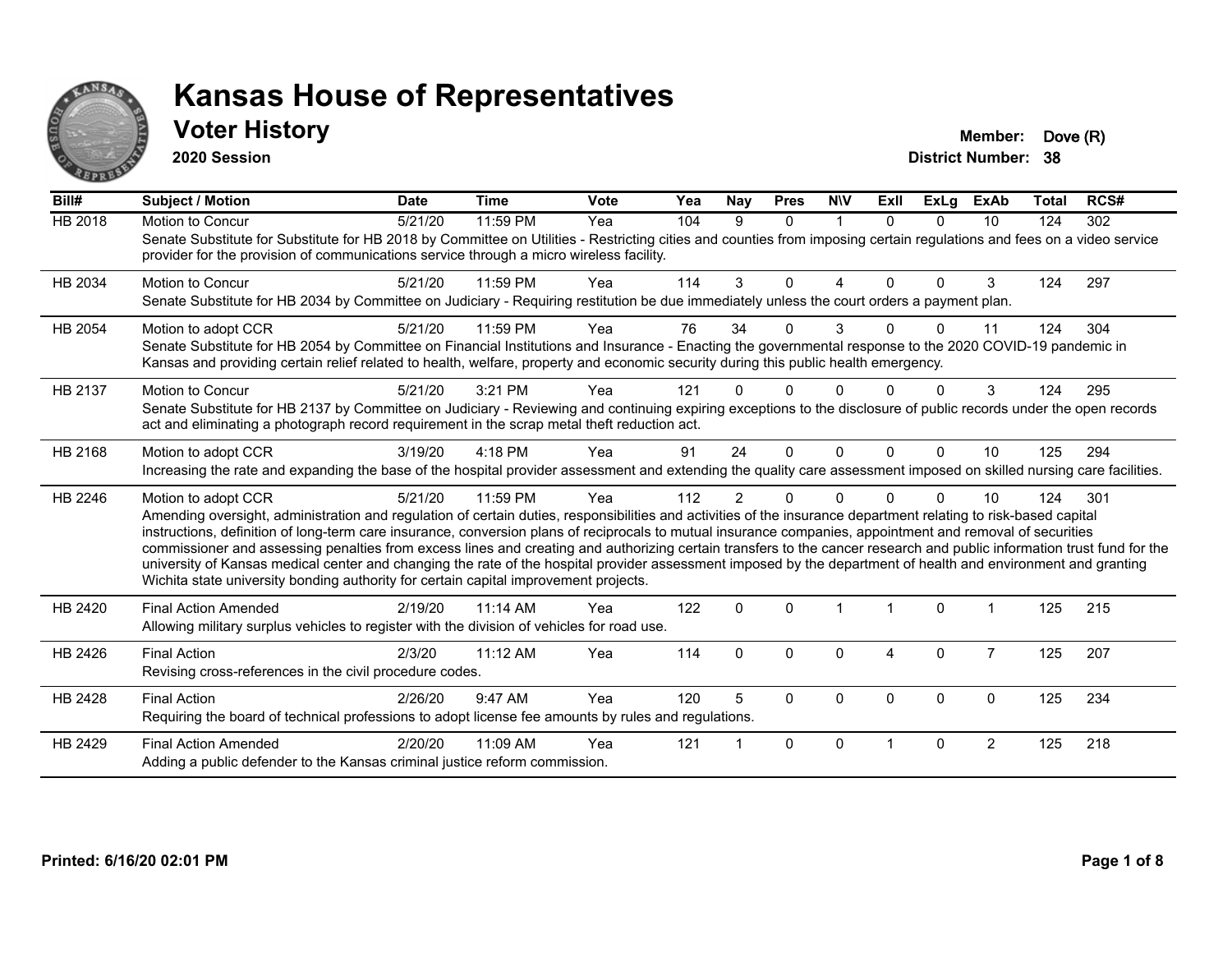

#### **Voter History Member: Dove (R)**

**2020 Session**

| Bill#          | <b>Subject / Motion</b>                                                                                                                                                                                     | <b>Date</b> | <b>Time</b> | <b>Vote</b> | Yea | <b>Nay</b>   | <b>Pres</b>  | <b>NIV</b>   | <b>Exll</b>    | ExLg         | <b>ExAb</b>    | <b>Total</b> | RCS# |
|----------------|-------------------------------------------------------------------------------------------------------------------------------------------------------------------------------------------------------------|-------------|-------------|-------------|-----|--------------|--------------|--------------|----------------|--------------|----------------|--------------|------|
| <b>HB 2432</b> | <b>Final Action Amended</b>                                                                                                                                                                                 | 2/20/20     | 11:10 AM    | Yea         | 122 | $\Omega$     | $\mathbf{0}$ | $\mathbf{0}$ |                | $\Omega$     | $\overline{2}$ | 125          | 219  |
|                | Creating the Kansas pesticide waste disposal program and allowing up to \$50,000 to be transferred annually from the Kansas agricultural remediation fund to a new<br>Kansas pesticide waste disposal fund. |             |             |             |     |              |              |              |                |              |                |              |      |
| HB 2438        | <b>Final Action</b>                                                                                                                                                                                         | 2/26/20     | 9:48 AM     | Yea         | 125 | $\Omega$     | $\Omega$     | $\Omega$     | $\Omega$       | $\Omega$     | $\Omega$       | 125          | 235  |
|                | Allowing certain exceptions to the confidentiality of state child death review board documents.                                                                                                             |             |             |             |     |              |              |              |                |              |                |              |      |
| <b>HB 2447</b> | <b>Final Action Amended</b>                                                                                                                                                                                 | 2/20/20     | 11:16 AM    | Nay         | 83  | 39           | 0            | $\Omega$     | $\overline{1}$ | $\mathbf{0}$ | $\overline{2}$ | 125          | 220  |
|                | Changing how two-way electronic audio-visual communication is used in courts.                                                                                                                               |             |             |             |     |              |              |              |                |              |                |              |      |
| HB 2448        | <b>Final Action Amended</b>                                                                                                                                                                                 | 2/19/20     | 11:15 AM    | Yea         | 98  | 25           | $\pmb{0}$    | $\mathbf 0$  | $\overline{1}$ | 0            | $\mathbf{1}$   | 125          | 216  |
|                | Changing penalties for crimes related to motor vehicles.                                                                                                                                                    |             |             |             |     |              |              |              |                |              |                |              |      |
| HB 2449        | <b>Final Action</b>                                                                                                                                                                                         | 2/20/20     | 11:17 AM    | Nay         | 99  | 23           | $\mathbf{0}$ | $\Omega$     |                | $\Omega$     | $\overline{2}$ | 125          | 221  |
|                | Changing the requirements for board of indigents' defense services appointments.                                                                                                                            |             |             |             |     |              |              |              |                |              |                |              |      |
| HB 2451        | <b>Final Action</b>                                                                                                                                                                                         | 2/20/20     | 11:18 AM    | Yea         | 122 | $\Omega$     | 0            | $\mathbf 0$  | 1              | $\mathbf{0}$ | $\overline{2}$ | 125          | 222  |
|                | Amending Kansas department of agriculture division of animal health license, permit and registration renewal deadlines.                                                                                     |             |             |             |     |              |              |              |                |              |                |              |      |
| HB 2452        | <b>Final Action</b>                                                                                                                                                                                         | 2/26/20     | 9:49 AM     | Yea         | 125 | $\Omega$     | $\Omega$     | $\Omega$     | $\Omega$       | $\Omega$     | $\mathbf 0$    | 125          | 236  |
|                | Creating the Kansas reading readiness act.                                                                                                                                                                  |             |             |             |     |              |              |              |                |              |                |              |      |
| HB 2454        | <b>Final Action Amended</b>                                                                                                                                                                                 | 2/19/20     | 11:17 AM    | Yea         | 114 | 9            | $\mathbf{0}$ | $\Omega$     |                | $\Omega$     | $\mathbf{1}$   | 125          | 217  |
|                | Self-storage unit rentals; sales and towing of property for nonpayment of rent or abandonment; contractual value of property.                                                                               |             |             |             |     |              |              |              |                |              |                |              |      |
| HB 2456        | <b>Final Action</b>                                                                                                                                                                                         | 2/26/20     | $9:50$ AM   | Yea         | 124 |              | $\Omega$     | $\Omega$     | 0              | $\Omega$     | $\Omega$       | 125          | 237  |
|                | Clarifying the definition of the term "possession" in the Kansas criminal code.                                                                                                                             |             |             |             |     |              |              |              |                |              |                |              |      |
| HB 2462        | <b>Final Action</b>                                                                                                                                                                                         | 2/26/20     | 9:51 AM     | Yea         | 125 | $\mathbf{0}$ | $\Omega$     | $\Omega$     | $\Omega$       | $\Omega$     | $\Omega$       | 125          | 238  |
|                | Updating provisions related to the Kansas department of agriculture division of conservation.                                                                                                               |             |             |             |     |              |              |              |                |              |                |              |      |
| HB 2463        | <b>Final Action Amended</b>                                                                                                                                                                                 | 2/26/20     | 9:52 AM     | Yea         | 125 | $\Omega$     | $\Omega$     | $\Omega$     | $\Omega$       | $\Omega$     | $\Omega$       | 125          | 239  |
|                | Amending the Kansas pesticide law's licensure requirements and the Kansas chemigation safety law's permittee requirements.                                                                                  |             |             |             |     |              |              |              |                |              |                |              |      |
| HB 2464        | <b>Final Action Amended</b>                                                                                                                                                                                 | 2/26/20     | 9:53 AM     | Yea         | 121 |              | $\Omega$     | $\Omega$     | $\Omega$       | $\Omega$     | $\Omega$       | 125          | 240  |
|                | Updating egg repacking requirements for retailers.                                                                                                                                                          |             |             |             |     |              |              |              |                |              |                |              |      |
| HB 2466        | <b>Final Action</b>                                                                                                                                                                                         | 2/10/20     | $11:10$ AM  | Yea         | 118 |              | $\mathbf{0}$ |              | $\mathfrak{p}$ | $\Omega$     | 3              | 125          | 212  |
|                | Enacting the Kansas taxpayer protection act; requiring the signature and tax identification number of paid tax return preparers on income tax returns; authorizing                                          |             |             |             |     |              |              |              |                |              |                |              |      |
|                | actions to enjoin paid tax return preparers from engaging in certain conduct.                                                                                                                               |             |             |             |     |              |              |              |                |              |                |              |      |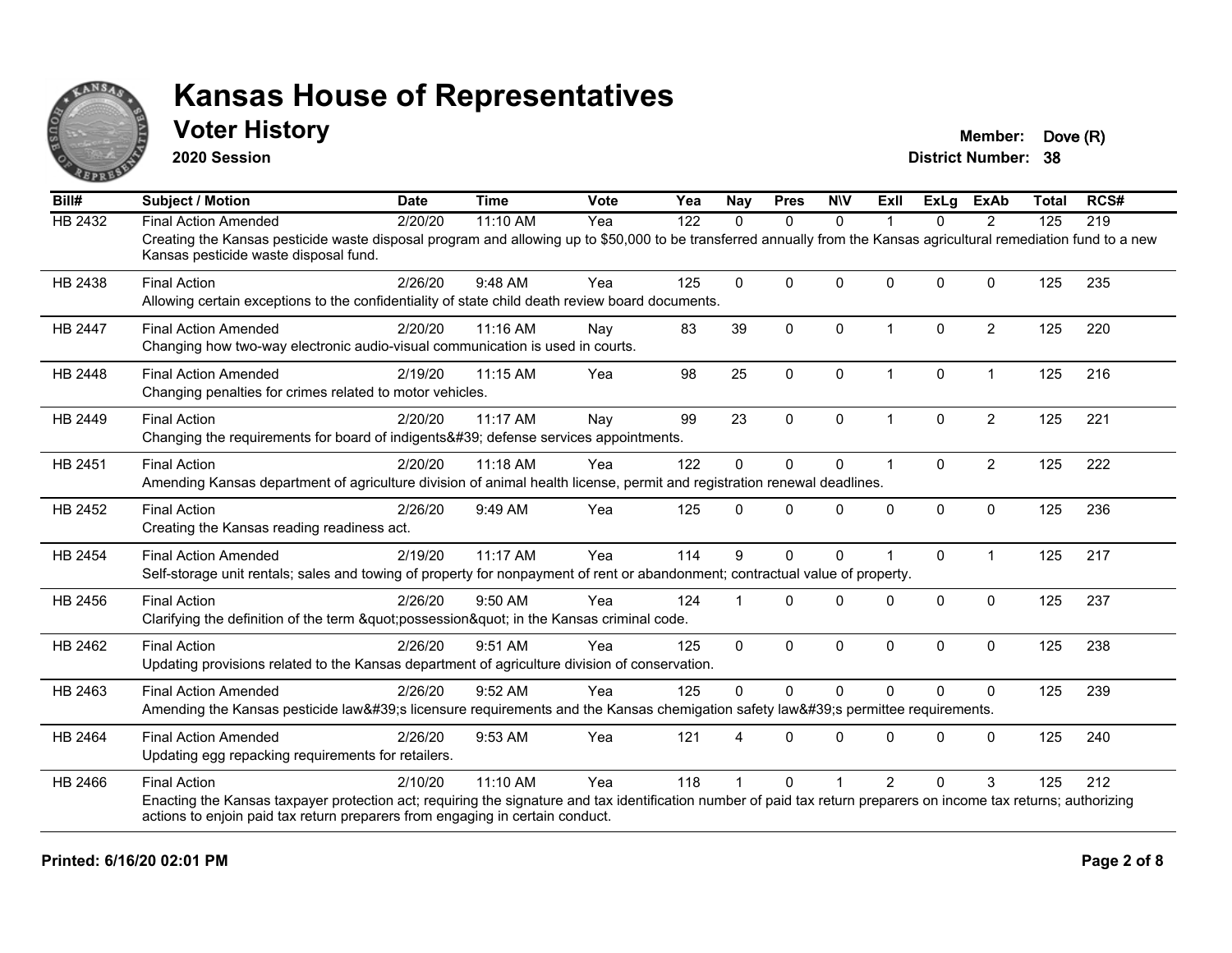

### **Voter History Member: Dove (R)**

**2020 Session**

| Bill#          | <b>Subject / Motion</b>                                                                                                                                             | <b>Date</b> | <b>Time</b> | Vote | Yea | Nay             | <b>Pres</b>  | <b>NIV</b>  | ExII         | <b>ExLg</b> | <b>ExAb</b>  | <b>Total</b> | RCS# |
|----------------|---------------------------------------------------------------------------------------------------------------------------------------------------------------------|-------------|-------------|------|-----|-----------------|--------------|-------------|--------------|-------------|--------------|--------------|------|
| <b>HB 2467</b> | <b>Final Action Amended</b>                                                                                                                                         | 2/7/20      | 4:10 PM     | Nay  | 105 | $\overline{15}$ | $\mathbf{0}$ | 3           | $\Omega$     | 2           | 0            | 125          | 211  |
|                | Removing the spousal exception from sexual battery and requiring a domestic violence offender assessment on a first conviction of domestic battery.                 |             |             |      |     |                 |              |             |              |             |              |              |      |
| HB 2469        | <b>Final Action Amended</b>                                                                                                                                         | 2/26/20     | $9:54$ AM   | Yea  | 120 | 5               | 0            | $\Omega$    | 0            | $\Omega$    | 0            | 125          | 241  |
|                | Extending terminal medical release to inmates in the custody of the department of corrections with a condition likely to cause death within 120 days.               |             |             |      |     |                 |              |             |              |             |              |              |      |
| HB 2470        | <b>Final Action</b>                                                                                                                                                 | 2/26/20     | 9:55 AM     | Yea  | 125 | $\Omega$        | $\Omega$     | $\Omega$    | $\Omega$     | $\Omega$    | $\mathbf{0}$ | 125          | 242  |
|                | Clarifying jurisdiction and supervision of offenders in a certified drug abuse treatment program.                                                                   |             |             |      |     |                 |              |             |              |             |              |              |      |
| HB 2479        | <b>Final Action</b>                                                                                                                                                 | 2/26/20     | 9:56 AM     | Yea  | 125 | $\Omega$        | $\mathbf{0}$ | $\Omega$    | $\Omega$     | $\Omega$    | $\mathbf 0$  | 125          | 243  |
|                | Codifying the NAIC corporate governance model regulation into statute.                                                                                              |             |             |      |     |                 |              |             |              |             |              |              |      |
| HB 2480        | <b>Final Action</b>                                                                                                                                                 | 2/26/20     | 9:57 AM     | Yea  | 125 | $\mathbf{0}$    | $\mathbf{0}$ | $\Omega$    | $\mathbf{0}$ | $\Omega$    | $\Omega$     | 125          | 244  |
|                | Updating the definition of long-term care insurance contained in the long-term care insurance act.                                                                  |             |             |      |     |                 |              |             |              |             |              |              |      |
| HB 2487        | <b>Emergency Final Action</b>                                                                                                                                       | 2/26/20     | 4:22 PM     | Yea  | 118 | $\overline{7}$  | $\mathbf{0}$ | $\Omega$    | $\Omega$     | $\Omega$    | $\Omega$     | 125          | 262  |
|                | Including emotional disability rather than emotional disturbance in the definitions of "children with disabilities" and "individuals with disabilities. "           |             |             |      |     |                 |              |             |              |             |              |              |      |
| HB 2490        | <b>Final Action</b>                                                                                                                                                 | 3/12/20     | 11:21 AM    | Yea  | 118 | $\overline{2}$  | $\Omega$     | $\Omega$    |              | $\Omega$    | 4            | 125          | 276  |
|                | Kansas corporation NOL carryforward extension.                                                                                                                      |             |             |      |     |                 |              |             |              |             |              |              |      |
| HB 2495        | <b>Final Action</b>                                                                                                                                                 | 2/26/20     | 9:58 AM     | Yea  | 125 | $\mathbf 0$     | $\mathbf 0$  | $\mathbf 0$ | $\Omega$     | $\Omega$    | $\Omega$     | 125          | 245  |
|                | Authorizing the crime victims compensation board to waive application time restrictions for a victim of a sexually violent crime to receive compensation for mental |             |             |      |     |                 |              |             |              |             |              |              |      |
|                | health counseling.                                                                                                                                                  |             |             |      |     |                 |              |             |              |             |              |              |      |
| HB 2496        | <b>Final Action</b>                                                                                                                                                 | 2/26/20     | 9:59 AM     | Yea  | 125 | $\Omega$        | $\mathbf{0}$ | $\Omega$    | $\Omega$     | $\Omega$    | $\mathbf 0$  | 125          | 246  |
|                | Authorizing court services officers and community corrections officers to provide a certification of identification to offenders.                                   |             |             |      |     |                 |              |             |              |             |              |              |      |
| HB 2500        | <b>Emergency Final Action Amended</b>                                                                                                                               | 2/20/20     | 11:48 AM    | Yea  | 122 | $\Omega$        | $\Omega$     | $\Omega$    |              | $\Omega$    | 2            | 125          | 226  |
|                | Amending the Kansas power of attorney act regarding the form of a power of attorney and the duties of third parties relying and acting on a power of attorney.      |             |             |      |     |                 |              |             |              |             |              |              |      |
| HB 2501        | <b>Final Action Amended</b>                                                                                                                                         | 2/20/20     | 11:19 AM    | Yea  | 119 | 3               | $\Omega$     | $\Omega$    |              | $\Omega$    | 2            | 125          | 223  |
|                | Allowing salvage vehicle pools to apply for ownership documents for vehicles that are disclaimed by insurance companies.                                            |             |             |      |     |                 |              |             |              |             |              |              |      |
| HB 2503        | <b>Final Action Amended</b>                                                                                                                                         | 2/26/20     | 10:00 AM    | Yea  | 125 | $\Omega$        | $\Omega$     | $\Omega$    | $\Omega$     | $\Omega$    | $\Omega$     | 125          | 247  |
|                | Authorizing the transfer of \$268,412,000 from the state general fund to the KPERS fund during fiscal year 2020 and eliminating certain level-dollar employer       |             |             |      |     |                 |              |             |              |             |              |              |      |
|                | contribution payments.                                                                                                                                              |             |             |      |     |                 |              |             |              |             |              |              |      |
| HB 2506        | <b>EFA Sub Bill Amended</b>                                                                                                                                         | 2/26/20     | 4:26 PM     | Yea  | 123 | $\mathcal{P}$   | $\Omega$     | $\Omega$    | $\Omega$     | $\Omega$    | $\Omega$     | 125          | 265  |
|                | Expanding the military spouse and servicemember's expedited licensure law to certain other license, certificate or registration applicants.                         |             |             |      |     |                 |              |             |              |             |              |              |      |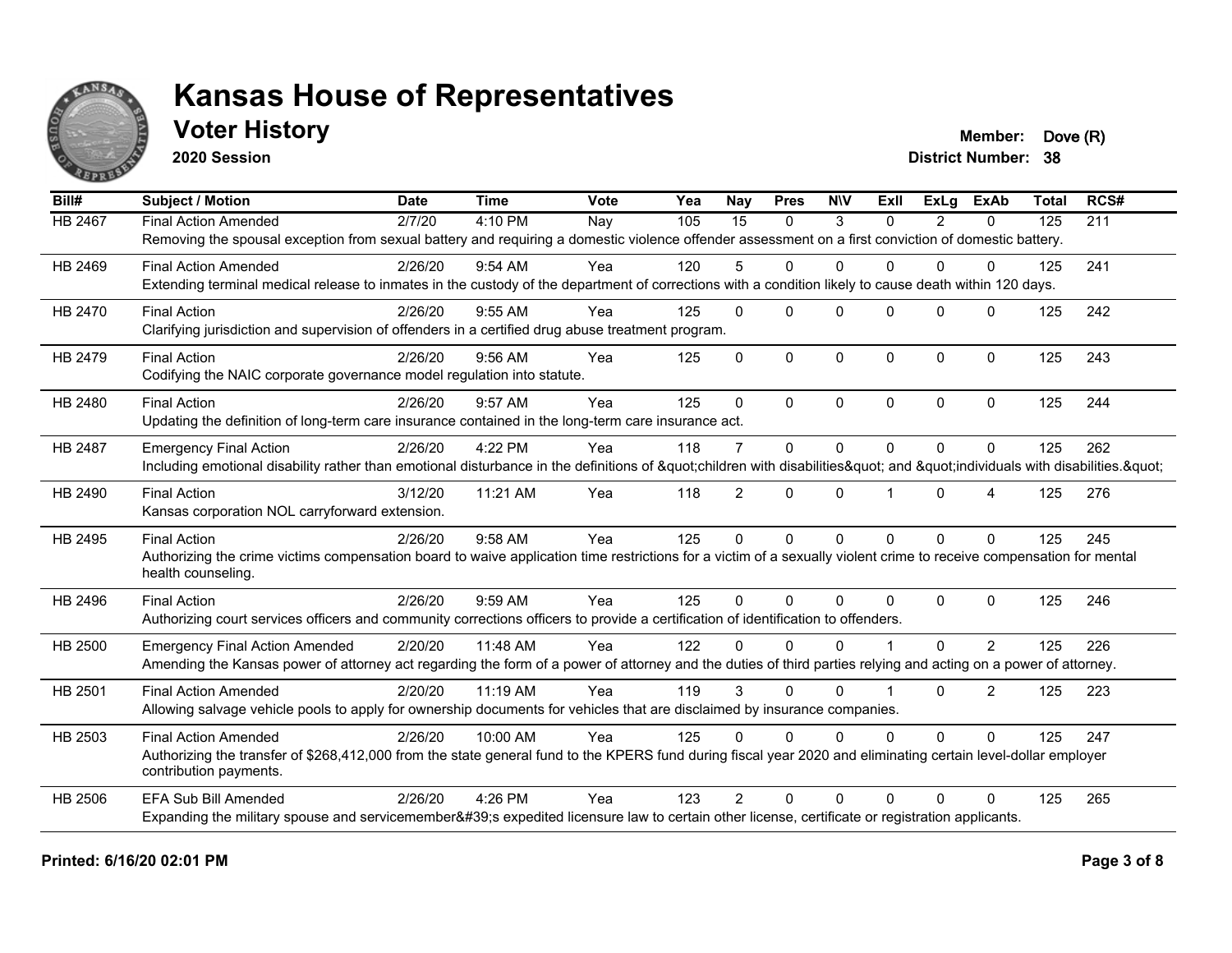

#### **Voter History Member: Dove (R)**

**2020 Session**

| Bill#   | <b>Subject / Motion</b>                                                                                                                                                                                                                                                                                                                                                                                                                                                                                                                             | <b>Date</b> | <b>Time</b> | <b>Vote</b> | Yea | <b>Nay</b>     | <b>Pres</b>    | <b>NIV</b>   | ExII         | <b>ExLg</b>  | <b>ExAb</b>    | <b>Total</b> | RCS# |
|---------|-----------------------------------------------------------------------------------------------------------------------------------------------------------------------------------------------------------------------------------------------------------------------------------------------------------------------------------------------------------------------------------------------------------------------------------------------------------------------------------------------------------------------------------------------------|-------------|-------------|-------------|-----|----------------|----------------|--------------|--------------|--------------|----------------|--------------|------|
| HB 2507 | <b>Final Action Amended</b><br>Liability protection for businesses that participate in high school work-based learning programs.                                                                                                                                                                                                                                                                                                                                                                                                                    | 2/26/20     | 10:01 AM    | Yea         | 97  | 27             | $\overline{1}$ | $\mathbf{0}$ | $\Omega$     | $\Omega$     | $\Omega$       | 125          | 248  |
| HB 2509 | <b>Emergency Final Action</b><br>Vacating certain blocks in the original town plat set aside for a college and a park of the city of Americus and vesting fee simple title in the city.                                                                                                                                                                                                                                                                                                                                                             | 2/26/20     | 4:22 PM     | Yea         | 122 | 3              | $\mathbf 0$    | 0            | <sup>0</sup> | $\mathbf 0$  | $\mathbf 0$    | 125          | 263  |
| HB 2510 | <b>Emergency Final Action</b><br>Special districts may be dissolved and responsibilities assumed by a city.                                                                                                                                                                                                                                                                                                                                                                                                                                         | 2/26/20     | 4:29 PM     | Yea         | 122 | 3              | 0              | $\mathbf{0}$ | <sup>0</sup> | $\mathbf{0}$ | $\mathbf 0$    | 125          | 267  |
| HB 2510 | Motion to adopt CCR<br>Creating the Kansas promise scholarship act; requiring a Kansas foster care children annual academic report card; authorizing the state board of regents on behalf of<br>Kansas state university to sell certain real property in Saline county; providing payment or waiver of tuition for certain dually or concurrently enrolled students;<br>authorizing the practice of the healing arts by healing arts school clinics; providing ACT college entrance exams and workkeys assessments to nonpublic school<br>students. | 5/21/20     | 11:59 PM    | Yea         | 110 | 3              | 0              |              |              | $\Omega$     | 10             | 124          | 300  |
| HB 2515 | <b>Emergency Final Action Amended</b><br>Creating the Kansas promise scholarship program.                                                                                                                                                                                                                                                                                                                                                                                                                                                           | 2/20/20     | 11:47 AM    | Yea         | 116 | 6              | $\Omega$       | $\Omega$     |              | $\Omega$     | $\overline{2}$ | 125          | 225  |
| HB 2516 | <b>Final Action Amended</b><br>Enacting the first-time home buyer savings account act.                                                                                                                                                                                                                                                                                                                                                                                                                                                              | 2/26/20     | 10:03 AM    | Yea         | 123 | $\overline{c}$ | $\mathbf 0$    | 0            | $\Omega$     | $\mathbf 0$  | $\mathbf 0$    | 125          | 249  |
| HB 2518 | <b>Final Action</b><br>Counting any crime with a domestic violence designation as a prior conviction under domestic battery.                                                                                                                                                                                                                                                                                                                                                                                                                        | 2/26/20     | 10:04 AM    | Yea         | 125 | $\Omega$       | $\mathbf{0}$   | 0            | $\Omega$     | $\mathbf 0$  | $\mathbf 0$    | 125          | 250  |
| HB 2521 | <b>Emergency Final Action Amended</b><br>Enacting the revised uniform athlete agents act.                                                                                                                                                                                                                                                                                                                                                                                                                                                           | 2/20/20     | 11:49 AM    | Yea         | 122 | 0              | $\mathbf{0}$   | $\Omega$     |              | $\Omega$     | $\overline{2}$ | 125          | 227  |
| HB 2524 | <b>Final Action</b><br>Updating motor carrier laws and regulation of motor carriers by the state corporation commission.                                                                                                                                                                                                                                                                                                                                                                                                                            | 2/17/20     | 11:24 AM    | Yea         | 118 | $\Omega$       | $\Omega$       | $\mathbf{0}$ | 3            | $\Omega$     | 4              | 125          | 213  |
| HB 2528 | <b>Final Action</b><br>Providing for all vehicles more than 35 years old to qualify as an antique vehicle.                                                                                                                                                                                                                                                                                                                                                                                                                                          | 2/26/20     | 10:05 AM    | Yea         | 124 |                | $\Omega$       | $\mathbf{0}$ | $\Omega$     | $\mathbf{0}$ | $\mathbf{0}$   | 125          | 251  |
| HB 2540 | <b>Emergency Final Action Amended</b><br>Requiring moneys attributable to at-risk student weighting be expended for approved at-risk educational programs.                                                                                                                                                                                                                                                                                                                                                                                          | 2/26/20     | 4:37 PM     | Yea         | 111 | 14             | $\Omega$       | 0            | 0            | $\mathbf 0$  | $\mathbf 0$    | 125          | 274  |
| HB 2546 | <b>Final Action</b><br>Creating the crime of sexual extortion and adding the crime to the Kansas offender registration act.                                                                                                                                                                                                                                                                                                                                                                                                                         | 2/26/20     | 10:06 AM    | Yea         | 125 | U              | 0              | 0            | $\Omega$     | $\Omega$     | $\mathbf 0$    | 125          | 252  |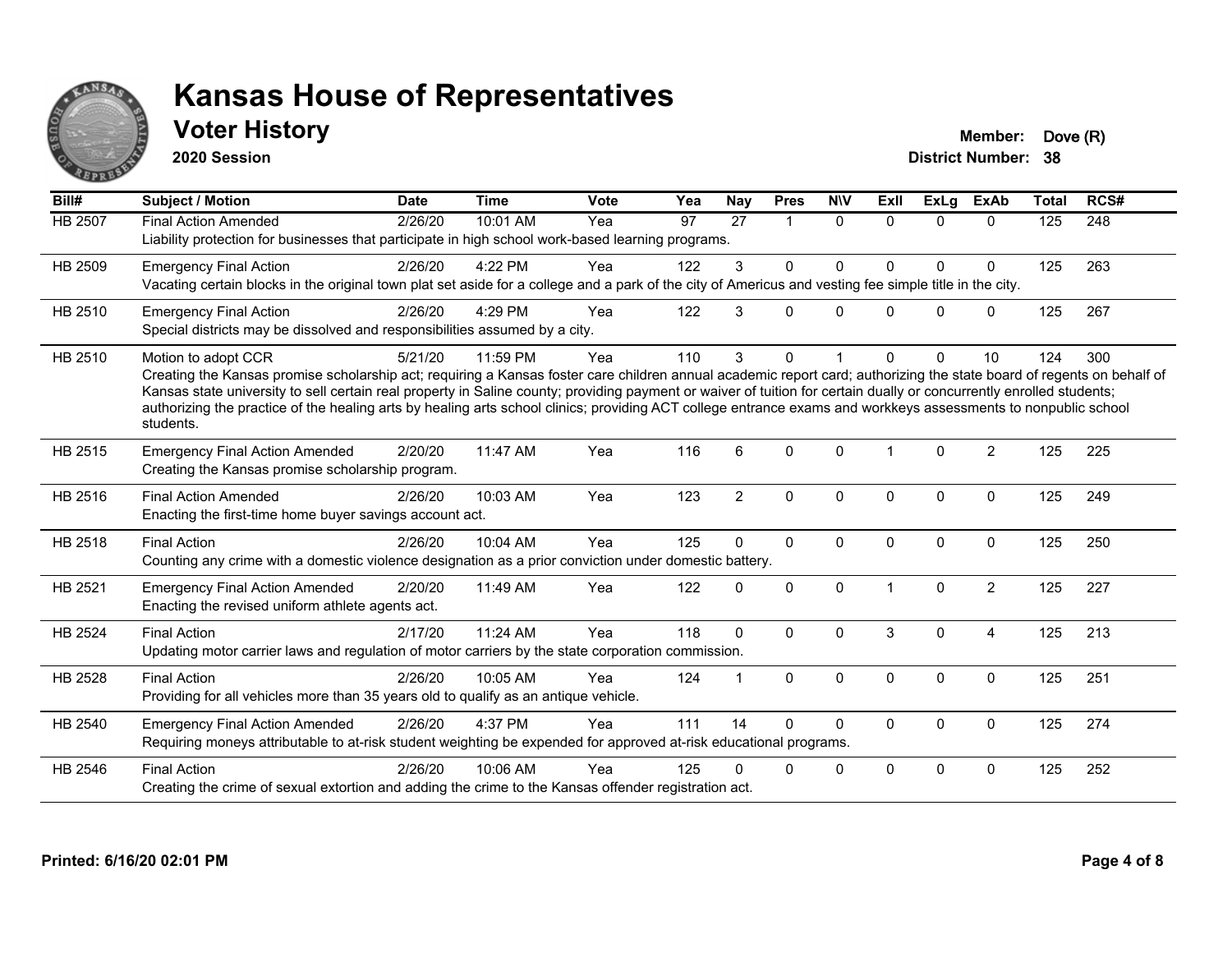

### **Voter History Member: Dove (R)**

**2020 Session**

| Bill#   | <b>Subject / Motion</b>                                                                                                                                                                                                                                                                                  | <b>Date</b> | <b>Time</b> | Vote | Yea | Nay            | <b>Pres</b>    | <b>NIV</b>   | ExII                 | <b>ExLa</b>  | <b>ExAb</b>    | <b>Total</b> | RCS# |
|---------|----------------------------------------------------------------------------------------------------------------------------------------------------------------------------------------------------------------------------------------------------------------------------------------------------------|-------------|-------------|------|-----|----------------|----------------|--------------|----------------------|--------------|----------------|--------------|------|
| HB 2547 | <b>Final Action Amended</b><br>Making changes to suspended drivers' license requirements.                                                                                                                                                                                                                | 2/26/20     | 10:07 AM    | Yea  | 125 | $\mathbf{0}$   | $\mathbf{0}$   | $\mathbf{0}$ | $\Omega$             | $\mathbf{0}$ | $\mathbf{0}$   | 125          | 253  |
| HB 2548 | <b>Final Action Amended</b><br>Claims against the state submitted by the Joint Committee on Special Claims Against the State.                                                                                                                                                                            | 3/13/20     | 8:19 AM     | Yea  | 115 | $\mathbf 1$    | $\Omega$       | $\Omega$     | 2                    | $\Omega$     | $\overline{7}$ | 125          | 282  |
| HB 2554 | <b>Final Action</b><br>Enacting the uniform fiduciary income and principal act (UFIPA).                                                                                                                                                                                                                  | 2/26/20     | 10:08 AM    | Yea  | 125 | $\Omega$       | $\mathbf{0}$   | $\Omega$     | $\Omega$             | $\Omega$     | $\mathbf{0}$   | 125          | 254  |
| HB 2571 | <b>Final Action Amended</b><br>Club and drinking establishment liquor license eligibility; spouse is a law enforcement officer in another county.                                                                                                                                                        | 3/12/20     | 11:22 AM    | Yea  | 108 | 12             | $\mathbf 0$    | 0            | $\blacktriangleleft$ | $\mathbf 0$  | $\overline{4}$ | 125          | 277  |
| HB 2575 | <b>Emergency Final Action Amended</b><br>Amending the Kansas drycleaner environmental response act to change the required deductible rate, environmental surcharge rate and penalty fine amount.                                                                                                         | 2/26/20     | 4:31 PM     | Yea  | 95  | 29             |                | $\mathbf{0}$ | $\Omega$             | $\Omega$     | $\mathbf{0}$   | 125          | 269  |
| HB 2583 | <b>Emergency Final Action</b><br>Clarify the vacation of territory from city boundaries or release of easements.                                                                                                                                                                                         | 2/26/20     | 4:35 PM     | Yea  | 124 |                | $\Omega$       | $\Omega$     | 0                    | $\Omega$     | $\Omega$       | 125          | 273  |
| HB 2585 | <b>Emergency Final Action Amended</b><br>Amending the Kansas drycleaner environmental response act to change the required deductible rate, environmental surcharge rate and penalty fine amount.                                                                                                         | 2/26/20     | 4:27 PM     | Yea  | 123 | $\overline{2}$ | $\mathbf{0}$   | $\Omega$     | 0                    | $\Omega$     | $\mathbf{0}$   | 125          | 266  |
| HB 2585 | Motion to Concur<br>Senate Substitute for HB 2585 by Committee on Utilities - Exempting certain public utilities from Kansas income taxation and allowing the state corporation<br>commission to approve certain contract and reduced electric rates and associated cost recovery from all rate classes. | 5/21/20     | 3:59 PM     | Nay  | 75  | 45             |                | 0            |                      | $\Omega$     | 3              | 124          | 296  |
| HB 2587 | <b>Final Action</b><br>Allowing venue for an agency adoption to be where a state agency or their subcontracting agencies have offices when the state is the agency.                                                                                                                                      | 2/26/20     | 10:09 AM    | Yea  | 124 |                | $\Omega$       | $\Omega$     | $\Omega$             | $\Omega$     | $\Omega$       | 125          | 255  |
| HB 2595 | <b>Final Action Amended</b><br>Eliminating the 30-day delay before offering state surplus property for sale to the general public.                                                                                                                                                                       | 2/20/20     | 11:20 AM    | Yea  | 118 | 3              | $\overline{1}$ | $\Omega$     |                      | $\Omega$     | 2              | 125          | 224  |
| HB 2596 | <b>Final Action Amended</b><br>Allowing an alcoholic liquor manufacturer to obtain a drinking establishment license under certain conditions.                                                                                                                                                            | 3/12/20     | 11:23 AM    | Yea  | 113 |                | $\Omega$       | $\mathbf{0}$ | -1                   | $\mathbf{0}$ | $\overline{4}$ | 125          | 278  |
| HB 2618 | <b>Emergency Final Action Amended</b><br>Establishing a state broadband grant program under the department of commerce to encourage the deployment of broadband in the state.                                                                                                                            | 2/26/20     | 4:33 PM     | Yea  | 120 | 5              | $\Omega$       | $\Omega$     | $\Omega$             | $\Omega$     | $\mathbf{0}$   | 125          | 271  |
| HB 2619 | <b>Final Action</b><br>Adjusting the frequency of the KPERS actuarial experience study.                                                                                                                                                                                                                  | 2/26/20     | 10:10 AM    | Yea  | 118 |                | $\Omega$       | 0            | <sup>0</sup>         | $\Omega$     | $\mathbf{0}$   | 125          | 256  |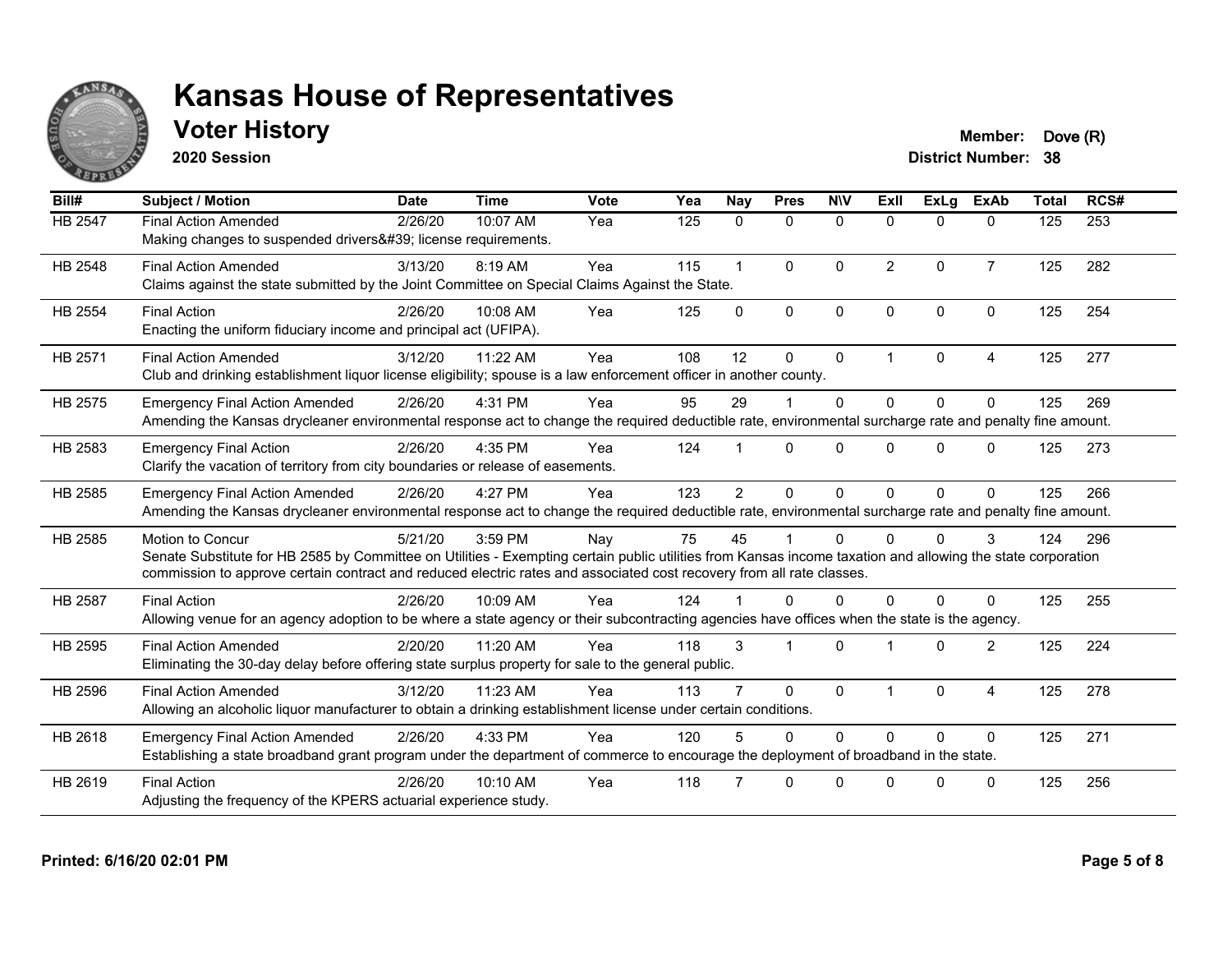

#### **Voter History Member: Dove (R)**

**2020 Session**

| Bill#           | <b>Subject / Motion</b>                                                                                                                                                                                                                                                                                                                                                                                                                                                                                                                                                                                                                                                                                                                                                                                                                                                                                                                                                                                       | <b>Date</b> | <b>Time</b> | <b>Vote</b> | Yea | Nav      | <b>Pres</b> | <b>NIV</b> | ExII           | <b>ExLg</b> | <b>ExAb</b>    | <b>Total</b> | RCS# |
|-----------------|---------------------------------------------------------------------------------------------------------------------------------------------------------------------------------------------------------------------------------------------------------------------------------------------------------------------------------------------------------------------------------------------------------------------------------------------------------------------------------------------------------------------------------------------------------------------------------------------------------------------------------------------------------------------------------------------------------------------------------------------------------------------------------------------------------------------------------------------------------------------------------------------------------------------------------------------------------------------------------------------------------------|-------------|-------------|-------------|-----|----------|-------------|------------|----------------|-------------|----------------|--------------|------|
| <b>HB 2619</b>  | Motion to Concur<br>Senate Substitute for HB 2619 by Committee on Financial Institutions and Insurance - Enacting the Kansas economic recovery loan deposit program, updating field of<br>membership requirements of credit unions and allowing privilege tax deductions on agricultural real estate loans and single family residence loans.                                                                                                                                                                                                                                                                                                                                                                                                                                                                                                                                                                                                                                                                 | 5/21/20     | 11:59 PM    | Yea         | 114 | 3        | $\Omega$    | $\Omega$   | $\Omega$       | $\Omega$    | $\overline{7}$ | 124          | 298  |
| HB 2646         | <b>Final Action</b><br>Allowing the attorney general to coordinate training for law enforcement agencies on missing and murdered indigenous people.                                                                                                                                                                                                                                                                                                                                                                                                                                                                                                                                                                                                                                                                                                                                                                                                                                                           | 2/26/20     | 10:11 AM    | Yea         | 125 | U        | U           |            |                | U           | 0              | 125          | 257  |
| HB 2689         | <b>Final Action Amended</b><br>Amending the angel investor tax credit with respect to the definition of qualified securities, tax credit limitations and amounts, investor requirements and extending the<br>date that credits may be allowed.                                                                                                                                                                                                                                                                                                                                                                                                                                                                                                                                                                                                                                                                                                                                                                | 3/13/20     | 8:23 AM     | Yea         | 103 | 12       |             | $\Omega$   | $\overline{2}$ | $\Omega$    | $\overline{7}$ | 125          | 283  |
| HB 2695         | <b>Emergency Final Action</b><br>Allowing special agents from the department of corrections to attend the Kansas law enforcement training center.                                                                                                                                                                                                                                                                                                                                                                                                                                                                                                                                                                                                                                                                                                                                                                                                                                                             | 2/26/20     | 4:34 PM     | Yea         | 125 | 0        | $\Omega$    | $\Omega$   | $\Omega$       | 0           | $\Omega$       | 125          | 272  |
| HB 2699         | <b>Final Action</b><br>Requiring court services officers to assist with child in need of care cases when directed by a judge.                                                                                                                                                                                                                                                                                                                                                                                                                                                                                                                                                                                                                                                                                                                                                                                                                                                                                 | 2/26/20     | 10:13 AM    | Yea         | 105 | 20       | $\Omega$    | $\Omega$   | $\Omega$       | $\Omega$    | $\Omega$       | 125          | 258  |
| HB 2702         | <b>Emergency Final Action</b><br>Decoupling the KIT and KIR workforce training programs from the high performance incentive fund program and enhancing the workforce training tax credit.                                                                                                                                                                                                                                                                                                                                                                                                                                                                                                                                                                                                                                                                                                                                                                                                                     | 2/26/20     | 4:32 PM     | Yea         | 125 | $\Omega$ | $\Omega$    | $\Omega$   | $\Omega$       | $\Omega$    | $\Omega$       | 125          | 270  |
| HB 2702         | Motion to adopt CCR<br>Enacting the Kansas taxpayer protection act; establishing notice and public hearing requirements prior to approval by a governing body to exceed its revenue neutral<br>rate for the imposition of property tax and discontinuing the city and county tax lid; providing a waiver of interest and fees on certain delinquent property taxes for a<br>period of time and delaying preparation of delinquent real estate tax list and notice; prohibiting valuation increase for real property solely as the result of normal repair,<br>replacement or maintenance of existing structure; providing for county treasurers to establish a payment plan for the payment of delinquent or nondelinquent taxes;<br>requiring the state board of tax appeals to serve orders and notices by electronic means if requested by the party; prohibiting county appraisers and the state board of<br>tax appeals from increasing the valuation of county appraised property in valuation appeals. | 5/21/20     | 11:59 PM    | Yea         | 89  | 28       | 0           | $\Omega$   |                | 0           | $\overline{7}$ | 124          | 299  |
| HB 2708         | <b>Emergency Final Action</b><br>Creating a drug abuse treatment program for people on diversion and allowing county attorneys to enter into agreements with court services and community<br>corrections for supervision.                                                                                                                                                                                                                                                                                                                                                                                                                                                                                                                                                                                                                                                                                                                                                                                     | 2/26/20     | 4:23 PM     | Yea         | 125 | 0        | $\Omega$    | $\Omega$   | $\Omega$       | $\Omega$    | $\Omega$       | 125          | 264  |
| HB 2713         | <b>Emergency Final Action Amended</b><br>Enacting the revised uniform law on notarial acts.                                                                                                                                                                                                                                                                                                                                                                                                                                                                                                                                                                                                                                                                                                                                                                                                                                                                                                                   | 2/26/20     | 4:30 PM     | Yea         | 122 | 3        | 0           | $\Omega$   | 0              | 0           | 0              | 125          | 268  |
| <b>HCR 5025</b> | <b>EFA Amend and Debate</b><br>Ratifying and providing the continuation of the March 12, 2020, state of disaster emergency declaration for the state of Kansas.                                                                                                                                                                                                                                                                                                                                                                                                                                                                                                                                                                                                                                                                                                                                                                                                                                               | 3/13/20     | 11:21 AM    | Yea         | 116 | 0        | U           | $\Omega$   | $\mathcal{P}$  | $\Omega$    | $\overline{7}$ | 125          | 284  |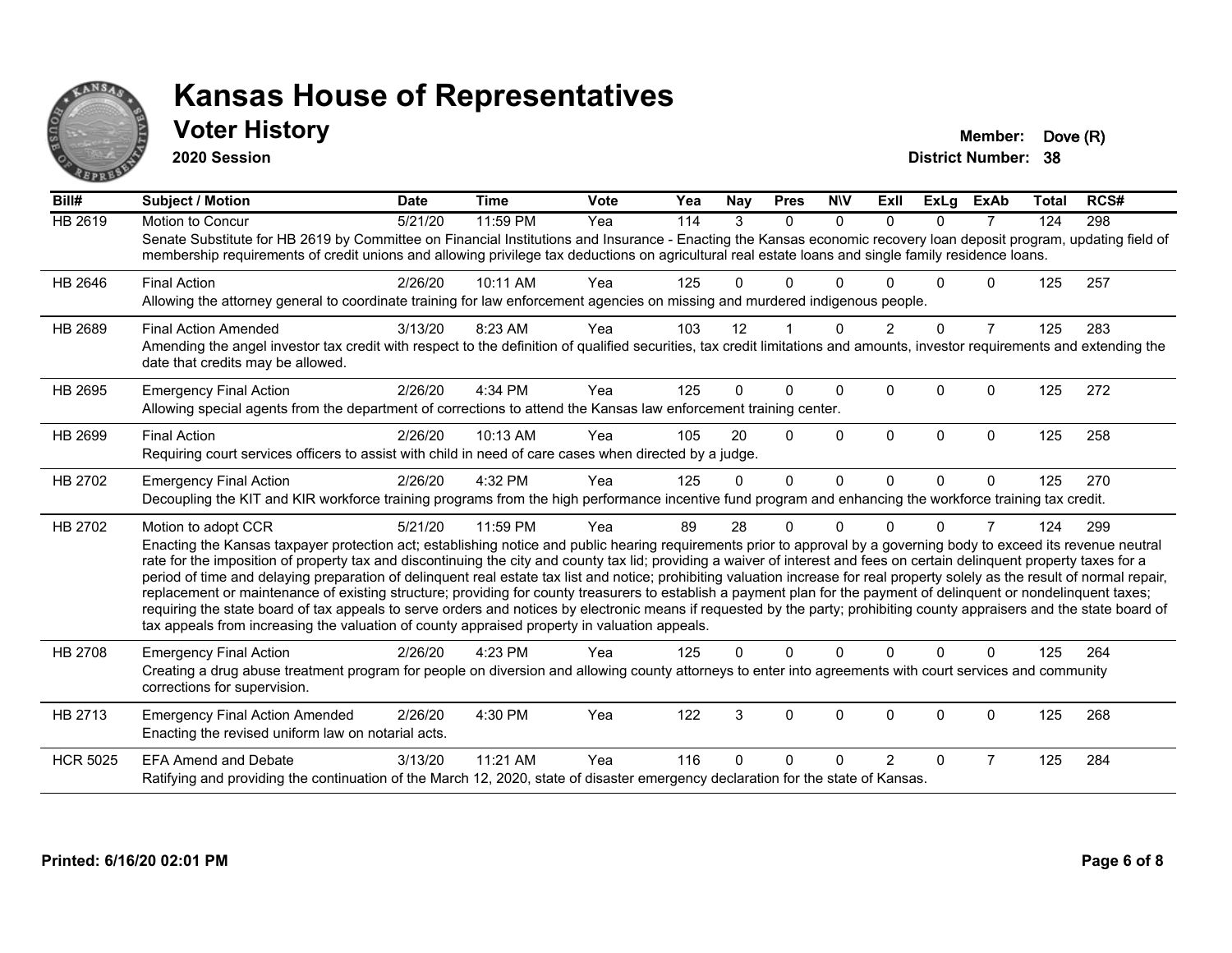

#### **Voter History Member: Dove (R)**

**2020 Session**

| Bill#           | <b>Subject / Motion</b>                                                                                                                                                                                                                                                           | <b>Date</b> | <b>Time</b> | <b>Vote</b> | Yea | <b>Nay</b> | <b>Pres</b> | <b>NIV</b> | ExII           | <b>ExLg</b>    | <b>ExAb</b> | <b>Total</b> | RCS# |
|-----------------|-----------------------------------------------------------------------------------------------------------------------------------------------------------------------------------------------------------------------------------------------------------------------------------|-------------|-------------|-------------|-----|------------|-------------|------------|----------------|----------------|-------------|--------------|------|
| <b>HCR 5025</b> | Motion to adopt CCR<br>Ratifying and providing the continuation of the March 12, 2020, state of disaster emergency declaration for the state of Kansas, subject to limitations.                                                                                                   | 3/19/20     | 4:11 PM     | Yea         | 115 | 0          | $\Omega$    | $\Omega$   | $\Omega$       | 0              | 10          | 125          | 293  |
| <b>SB 27</b>    | <b>EFA Amend and Debate</b><br>House Substitute for SB 27 by Committee on Commerce, Labor and Economic Development - Providing for a maximum of 26 weeks of unemployment insurance<br>benefits and compensation for the pre-payment waiting period.                               | 3/17/20     | $1:02$ PM   | Yea         | 119 |            | n           | N          |                |                |             | 125          | 288  |
| <b>SB66</b>     | Motion to adopt CCR<br>Appropriations for Fy 2020, 2021 and 2022 for various state agencies.                                                                                                                                                                                      | 3/19/20     | 3:52 PM     | Yea         | 99  | 16         | 0           | $\Omega$   | $\Omega$       | O              | 10          | 125          | 292  |
| SB 102          | <b>EFA Amend and Debate</b><br>House Substitutes for SB 102 by Committee on Judiciary - Allowing the chief justice of the Kansas supreme court to extend or suspend deadlines or time limitations to<br>secure the health and safety of court users, staff and judicial officers. | 3/16/20     | 12:13 PM    | Yea         | 113 | 5          | 0           | $\Omega$   | 3              | 0              | 4           | 125          | 285  |
| <b>SB 142</b>   | EFA Sub Bill Amended<br>House Substitute for SB No. 142 by House Committee on K-12 Education Budget - Authorizing the state board of education to grant waivers for school districts from<br>the requirement to provide a minimum number of school hours during the school term.  | 3/17/20     | 10:31 AM    | Yea         | 117 | 2          | U           |            |                |                |             | 125          | 287  |
| <b>SB 155</b>   | <b>Final Action</b><br>Cemetery district territory deannexed from the territory of Valley Center.                                                                                                                                                                                 | 2/7/20      | $4:08$ PM   | Yea         | 119 |            | $\Omega$    | 3          | $\Omega$       | $\mathfrak{p}$ | $\Omega$    | 125          | 210  |
| <b>SB 173</b>   | <b>EFA Amend and Debate</b><br>House Substitute for SB 173 by Committee on Appropriations - Providing for the Eisenhower legacy transportation plan.                                                                                                                              | 3/16/20     | 7:20 PM     | Yea         | 103 | 16         |             | N          | $\overline{2}$ | 0              | 3           | 125          | 286  |
| <b>SB 173</b>   | Motion to adopt CCR<br>House Substitute for SB 173 by Committee on Appropriations - Providing for the Eisenhower legacy transportation plan.                                                                                                                                      | 3/19/20     | 12:04 PM    | Yea         | 112 | 3          | U           | 0          |                | $\Omega$       | 10          | 125          | 291  |
| <b>SCR 1613</b> | <b>Final Action</b><br>Amending the bill of rights of the constitution of the state of Kansas to reserve to the people the right to regulate abortion through their elected state representatives<br>and senators.                                                                | 2/7/20      | 4:07 PM     | Yea         | 80  | 43         |             |            |                |                | ŋ           | 125          | 209  |